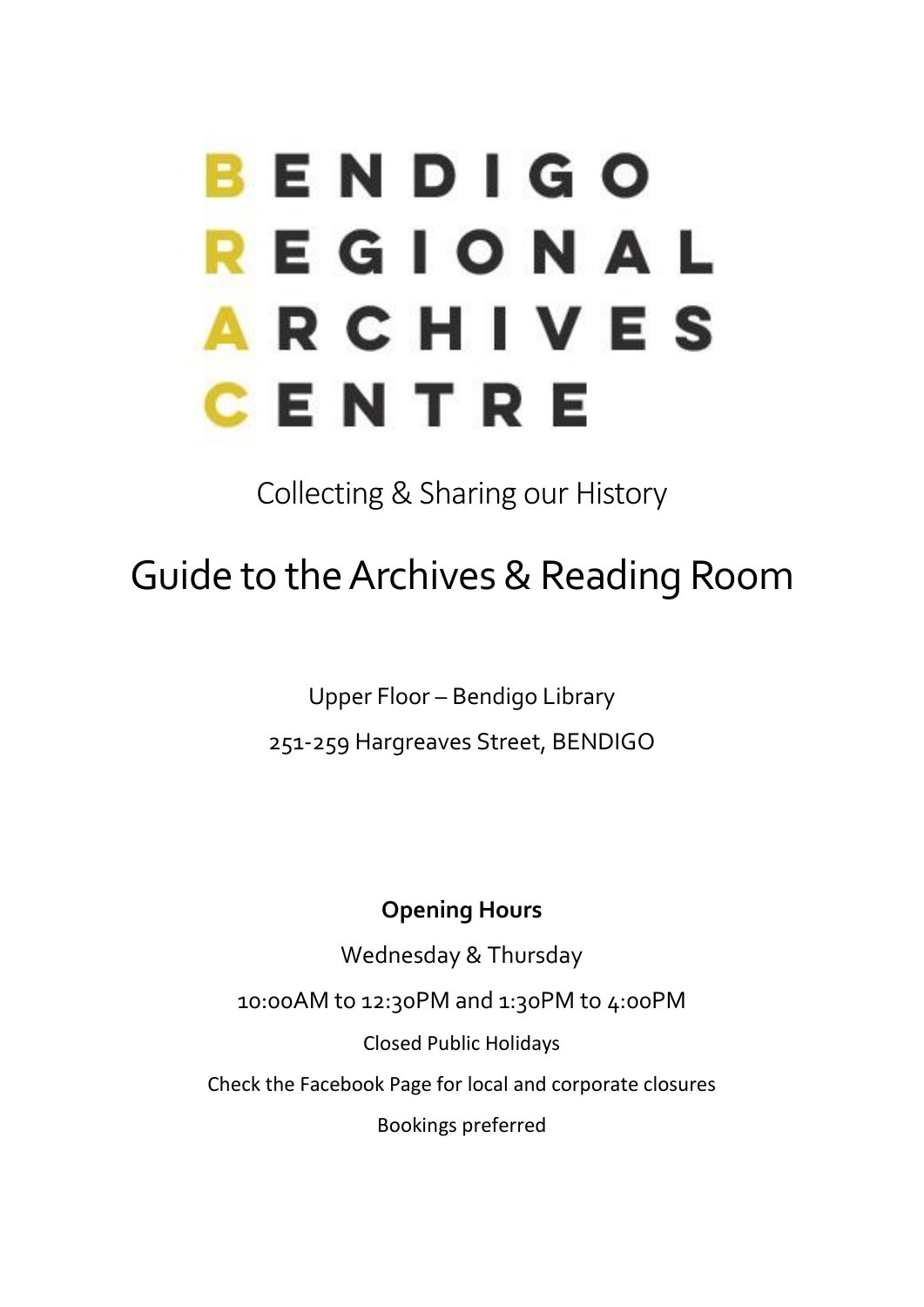# Please visit the BRAC website for further information, guides, templates and resources suggestions.

Use the PROV website to find detailed information about particular records, how to use records, or to order records to the Bendigo Reading Room.

Still can't find the answers you need?

Contact the BRAC team by email or during opening hours by phone – all contact details are on the back of this Guide.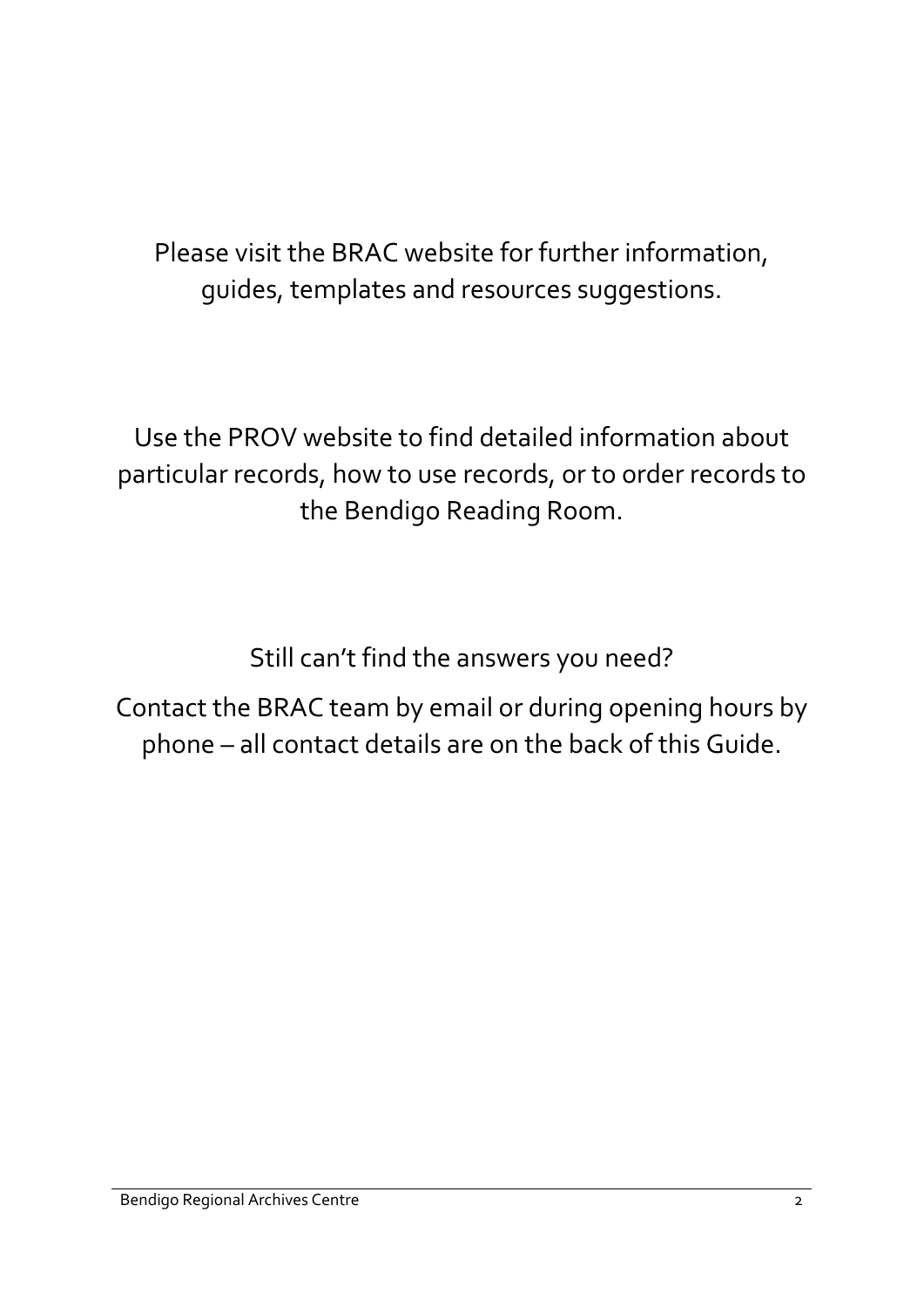# What is BRAC?

The Bendigo Regional Archives Centre (BRAC) is a unique partnership between the Public Records Office Victoria (PROV), the City of Greater Bendigo and the Goldfields Library Corporation (GLC). BRAC enables records related to central and north-western Victoria to be preserved, housed and accessed, in or near to their place of origin. Two, purpose-built approved places of deposit (POD), house records that can be accessed at the BRAC Reading Room upstairs in the Bendigo Library building.

### Where are BRAC records from?



BRAC's collection includes records sourced from Agencies in the eight municipal areas:

Gannawarra Shire Shire Shire of Campaspe

Loddon Shire City of Greater Bendigo Shire of Buloke Rural City of Swan Hill Rural City of Mildura Mount Alexander Shire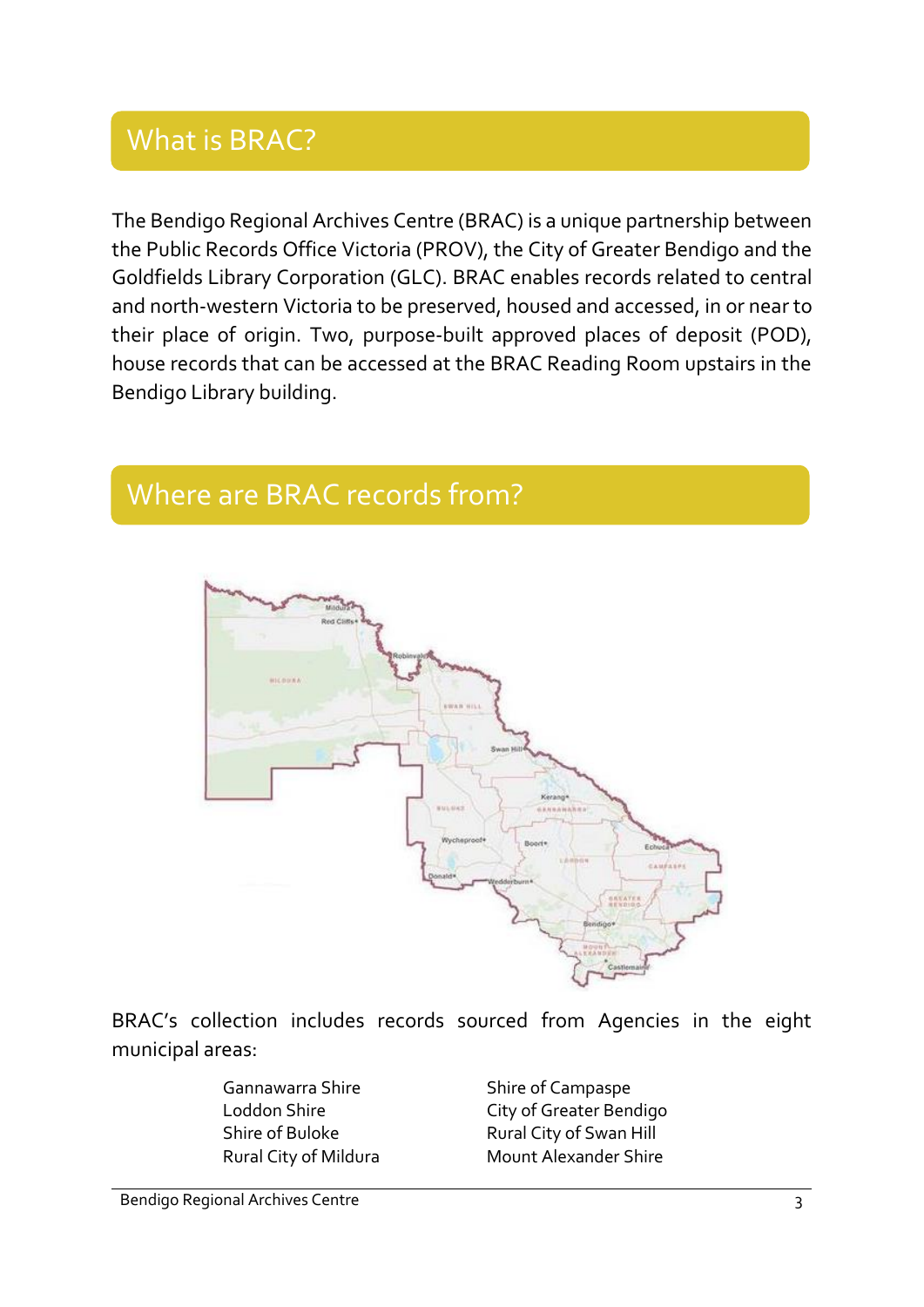Prior to the many shire amalgamations in 1994, this area was comprised of 35 different shires, and back to 1855, many more. In the Maps & Plans section of our website you can find a spreadsheet of the evolution of municipal districts to help narrow down which original agency's records you need. A timeline on our website can assist you in locating the correct agency for your research, along with maps in the reading room.

# The BRAC Collection

BRAC holds a varied collection of Public Records that can be roughly categorised into seven types, detailed below. Refer to the PROV website for an outline of the type of information that can be found in each type of record. Note that 'Bendigo' and 'Sandhurst' are used interchangeably.

\* Indicates an index, or partial index, is available for this series

#### Courts

| Bendigo Courts Children's Court Register                       | Bendigo Courts Petty Sessions Civil Cause<br>Lists *                             |
|----------------------------------------------------------------|----------------------------------------------------------------------------------|
| Bendigo Courts Civil Verdict Books                             | <b>Bendigo Courts Petty Sessions Criminal</b><br>Cause Lists *                   |
| Bendigo Courts Common Law Register                             | <b>Bendigo Courts Petty Sessions Record</b><br><b>Book</b>                       |
| <b>Bendigo Courts Execution &amp; Summons</b><br><b>Books</b>  | Bendigo Courts Petty Sessions Register                                           |
| <b>Bendigo Courts General Sessions Criminal</b><br>Record Book | Bendigo Courts Petty Sessions Register of<br>Cases Relating to the Gold Offences |
| Bendigo Courts Gold Buyer's Register                           | Bendigo Courts Record of Power of<br>Attorney & Probate of Wills                 |
| Bendigo Courts Index to Convictions                            | Bendigo Courts Register of Judgements                                            |
| Bendigo Courts Insolvency Register                             | Bendigo Courts Small Claims & Residential<br>Tribunal Register                   |
| Bendigo Courts Inward Correspondence<br>Register & Books       | <b>Bendigo Courts Special Complaints</b><br>Register                             |
| <b>Bendigo Courts Jurisdiction Books</b>                       | Bendigo Courts Summons Under<br><b>Imprisonment of Debtors Act Register</b>      |
| Bendigo Courts Mining Warden Lease<br>Applications             | Bendigo Courts Supreme Court Cause<br>Books & Indexes to Action                  |
| Bendigo Courts Mining Warden's Register                        | Bendigo Courts Supreme Court Cause List                                          |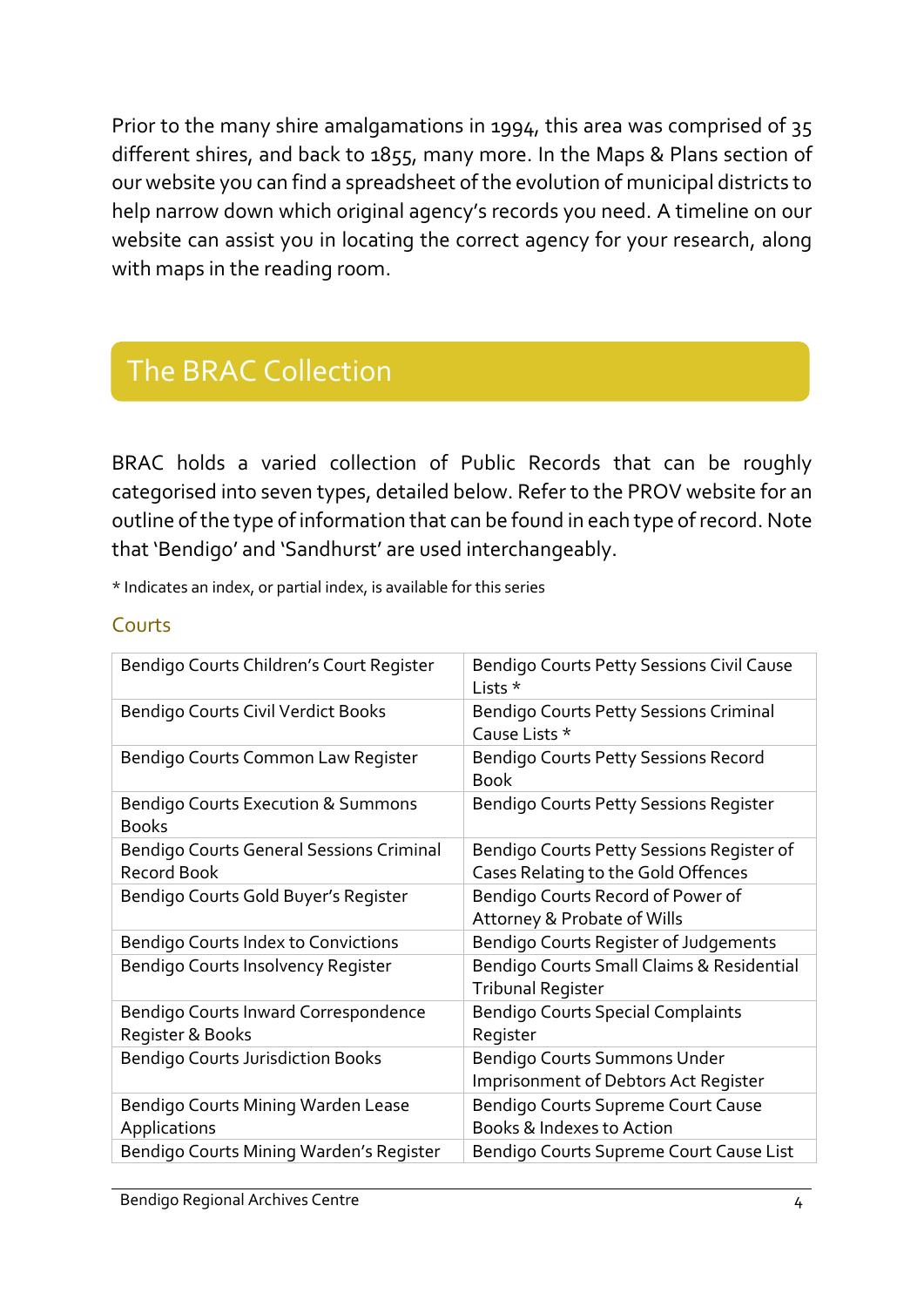| Bendigo Courts Outward Correspondence<br>Register                      | Bendigo Courts Supreme Court Judgement<br><b>Book</b>                                               |
|------------------------------------------------------------------------|-----------------------------------------------------------------------------------------------------|
| Bendigo Courts Petty Session Register of<br><b>Second-Hand Dealers</b> | Bendigo Courts Supreme Court Orders &<br><b>Decrees</b>                                             |
| Bendigo Courts Petty Sessions Register of<br>Warrants                  | Bendigo Courts Supreme Court Record of<br>Probates & Letters of Administration<br>Payments Register |
| Bendigo Courts Petty Sessions Attachment<br><b>Book</b>                | Sandhurst Court of Mines                                                                            |
| Bendigo Courts Petty Sessions Cause Lists                              |                                                                                                     |
|                                                                        |                                                                                                     |
| Eaglehawk Licencing Register                                           | Eaglehawk Courts Record of Power of<br>Attorney & Probate of Wills                                  |
| Eaglehawk Court Petty Sessions Register *                              | Eaglehawk Courts Special Complaints<br>Register                                                     |
|                                                                        |                                                                                                     |
| Echuca Courts Roll of Attorneys & County<br>Fee book                   |                                                                                                     |
|                                                                        |                                                                                                     |
| Elmore Courts Electoral Revision Register                              | <b>Elmore Courts Petty Sessions Cause Lists</b>                                                     |
| Elmore Courts Fair Rents Board Register of<br>Determinations           | Elmore Courts Petty Sessions Register                                                               |
| <b>Elmore Courts Indexes to Convictions</b>                            | <b>Elmore Courts Petty Sessions Warrant</b><br><b>Book</b>                                          |
|                                                                        |                                                                                                     |
| <b>Heathcote Courts Special Complaints</b><br>Register                 | Heathcote Courts Powers of Attorney &<br>Probate of Wills                                           |
| Heathcote Courts Petty Sessions Register                               |                                                                                                     |
|                                                                        |                                                                                                     |
| Huntly Courts Petty Sessions Cause List *                              | Huntly Courts Petty Sessions Register *                                                             |
|                                                                        |                                                                                                     |
| Kyabram Courts Petty Sessions Register                                 | Kyabram Courts Special Complaints<br>Register                                                       |
|                                                                        |                                                                                                     |
| Rochester Courts Commonwealth Register                                 | Rochester Courts Petty Sessions Register                                                            |
| <b>Rochester Courts Index to Convictions</b>                           | <b>Rochester Courts Special Complaints</b><br>Register                                              |
| Rochester Courts Insolvency Register                                   | Rochester Licencing Court Register                                                                  |
|                                                                        |                                                                                                     |
| St Arnaud Licencing Court Register                                     |                                                                                                     |
|                                                                        |                                                                                                     |
| Tongala Courts Petty Sessions Register                                 |                                                                                                     |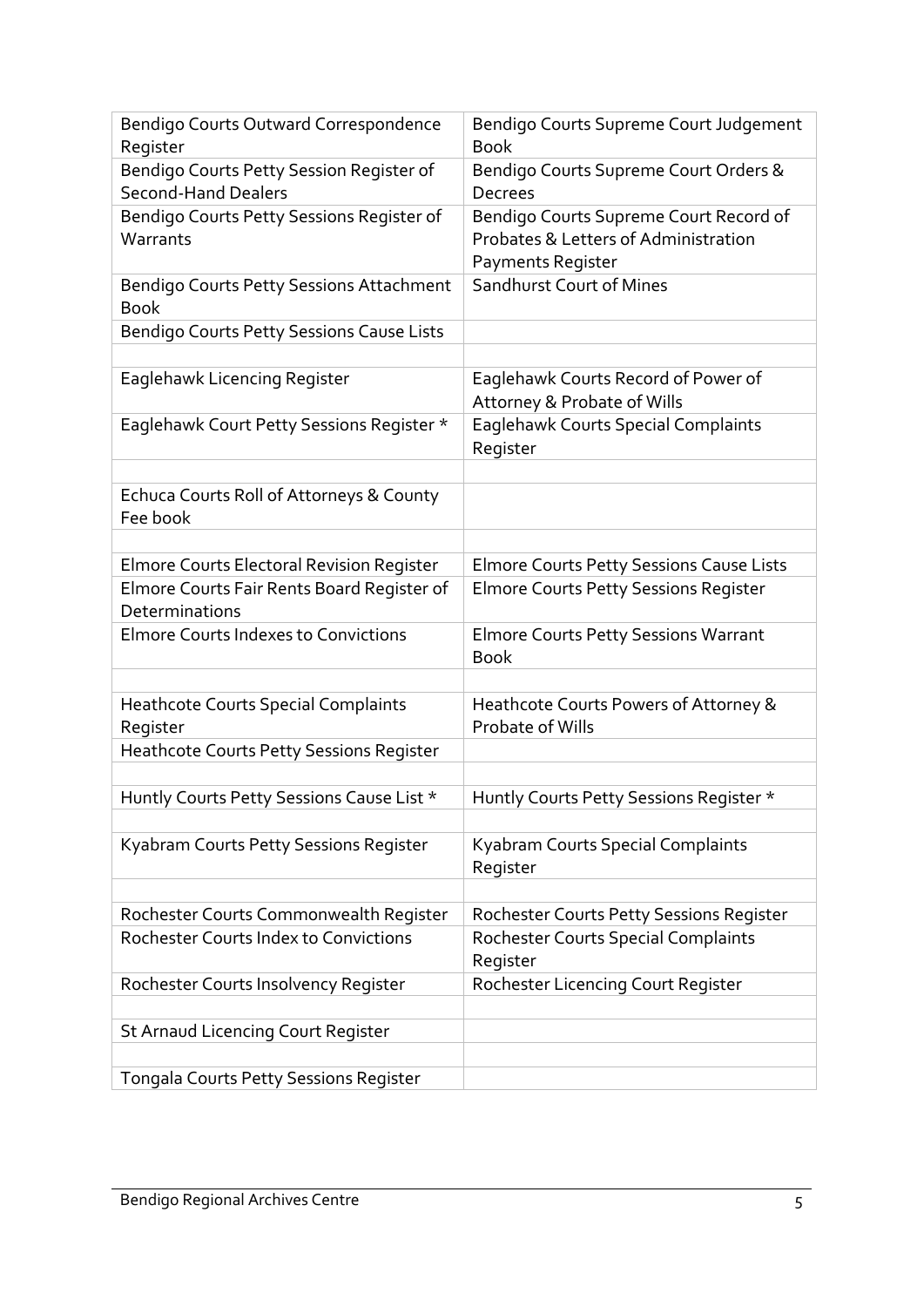#### Council Operations

| City of Bendigo-Sandhurst<br><b>Committee Minutes</b> | City of Bendigo-Sandhurst<br><b>Engineer Reports</b> | City of Bendigo-Sandhurst<br>Minutes                          |
|-------------------------------------------------------|------------------------------------------------------|---------------------------------------------------------------|
| City of Bendigo-Sandhurst<br>Town Clerk Reports       |                                                      |                                                               |
|                                                       |                                                      |                                                               |
| Campaspe Road Board<br>Minutes                        | Borough of Eaglehawk<br>Minutes                      |                                                               |
|                                                       |                                                      |                                                               |
| <b>Shire of Gordon Minutes</b>                        | Shire of Gordon<br>President's Reports               | Shire of Gordon Notices of<br>Motion                          |
|                                                       |                                                      |                                                               |
| Shire of Huntly Minutes                               | Shire of Marong<br><b>Committee Minutes</b>          | <b>Shire of Marong Minutes</b>                                |
|                                                       |                                                      |                                                               |
| <b>Shire of McIvor Minutes</b>                        | Borough of Raywood<br>Minutes                        | <b>Shire of Rochester Finance</b><br><b>Committee Reports</b> |
|                                                       |                                                      |                                                               |
| Shire of Strathfieldsaye<br><b>Minutes</b>            | City of Swan Hill Minutes                            | City of Swan Hill<br><b>Committee Minutes</b>                 |

#### Rates Records

| City of Bendigo-Sandhurst Rate Books * | City of Bendigo-Sandhurst Valuation Books |
|----------------------------------------|-------------------------------------------|
| Borough of Eaglehawk Rate Books *      |                                           |
|                                        |                                           |
| Borough of Heathcote Rate Books        | Shire of Huntly Rate Books                |
| <b>Shire of McIvor Rate Books</b>      |                                           |
| Marong District Road Board Rate Book   | Shire of Marong Valuation Books           |
| Shire of Marong Rate Books             |                                           |
|                                        |                                           |
| Borough of Raywood Rate Books          | <b>Shire of Rochester Rate Books</b>      |
|                                        |                                           |
| Shire of Strathfieldsaye Rate Books    | Shire of Strathfieldsaye Valuation Books  |

#### Education

| Sunraysia Institute of TAFE | Annual Reports                      |
|-----------------------------|-------------------------------------|
|                             | <b>Building Plans &amp; Permits</b> |
|                             | <b>Purchasing Documentation</b>     |
|                             | <b>Strategic Plans</b>              |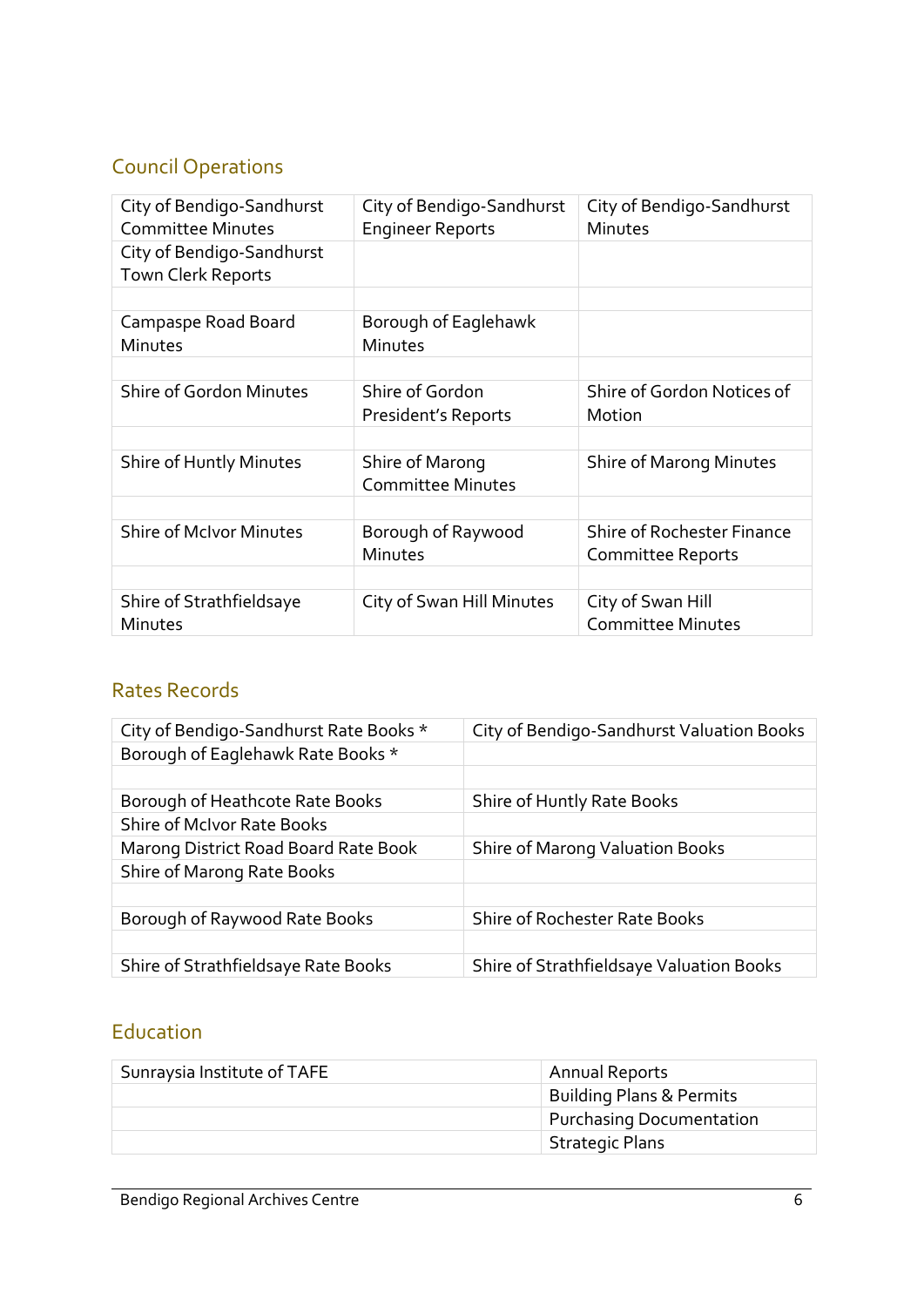| <b>Working Parties Audits</b> |
|-------------------------------|
| Board & Council Papers        |

#### Council Correspondence – Inward & Outward

| Shire of McIvor | $\parallel$ City of Greater Bendigo $^{\star}$ | Shire of East Loddon |
|-----------------|------------------------------------------------|----------------------|

#### Cemeteries

Goornong Cemetery Trust Internment and Minute Books

#### Infrastructure

| <b>Loddon United Waterworks Trust</b>       | <b>General Cash Book</b> |
|---------------------------------------------|--------------------------|
|                                             | Minute Books             |
|                                             | Correspondence Books     |
| Elmore to Cohuna Railway Construction Trust | Rate Book                |
|                                             |                          |

Details on date ranges, record availability and more can be found by searching for any of these records in the online PROV catalogue.

For many records, no index exists so it will help to have as much background information relating to your search as possible, including relevant dates, locations and names.

Local history books, Ancestry.com and Find My Past, as well as a range of databases, are available for free on computers on the upstairs Library Floor (opposite the Reading Room). We can also help identify where other, similar records might be found.

For a complete, searchable list of BRAC holdings, where they are stored, whether an index exists, and if digitised versions are available, visit the Collection page of our website.

Many record sets are kept together at PROV's primary North Melbourne repository regardless of their geographic origin and can only be accessed at the North Melbourne Reading Room.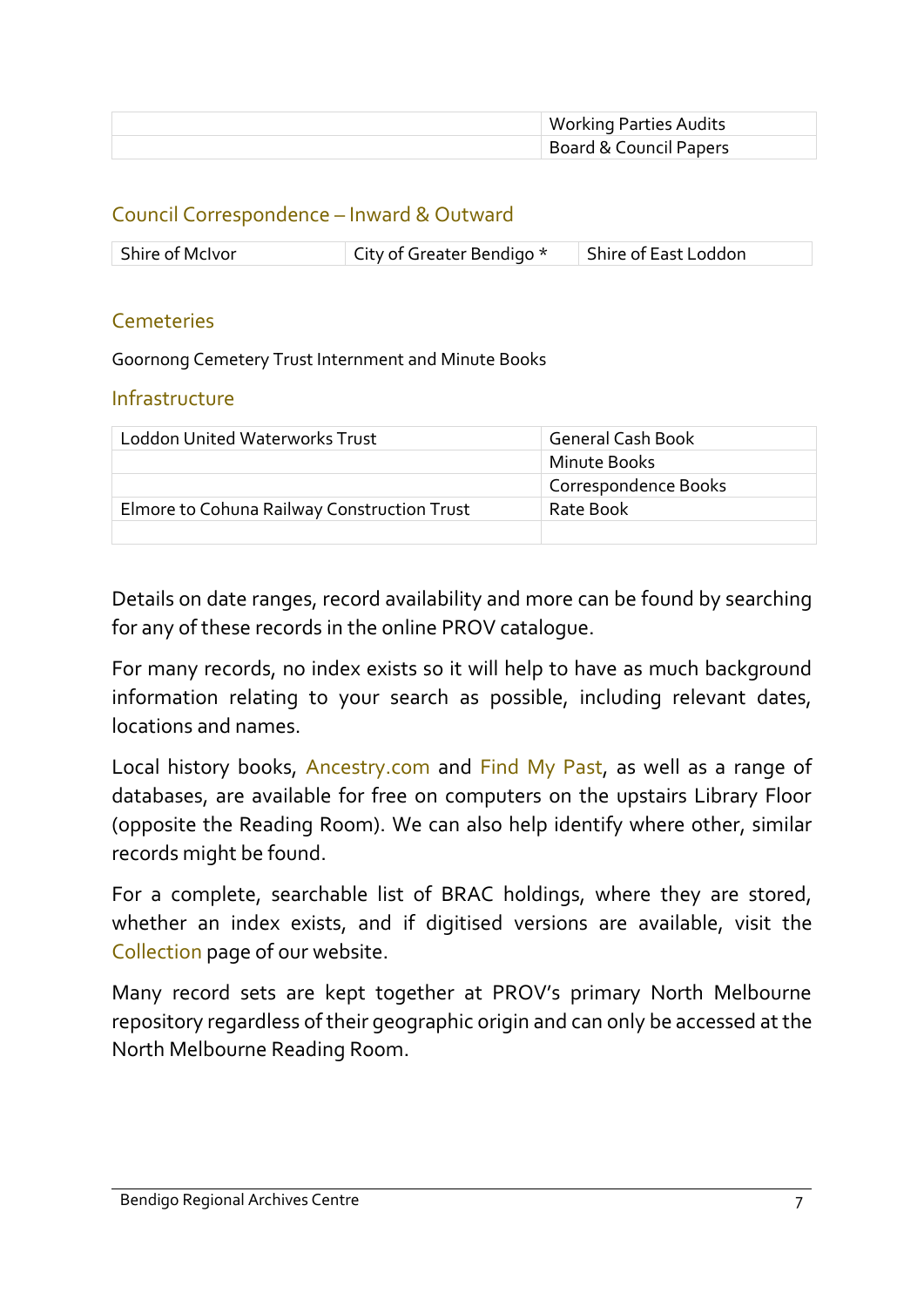# How to access physical records at BRAC

#### Finding & Ordering Records

To order public records, you need to be logged into the PROV website. Use the 'Log in/Register' link at the top right of PROV's home page (www.prov.vic.gov.au). A complete pictorial, step-by-step guide to ordering, as well as reviewing, extending and cancelling orders, can be found on our website as a PDF and in the Reading Room as a print-out.

The PROV website has a basic search function at the top of the home page. Simply enter the name of the record you're looking for. On the first page of search results, click 'Select record +' for any records you would like to order to the Reading Room:



If you've successful selected the record, it will change to 'Deselect Record X'. After you have selected your records on that page, scroll to the bottom and click 'Continue to selections'. **DO NOT** go to the next page of results without completing this step or your selections will be cleared. You can use the drop down option at the top to display up to 100 records on the page at one time.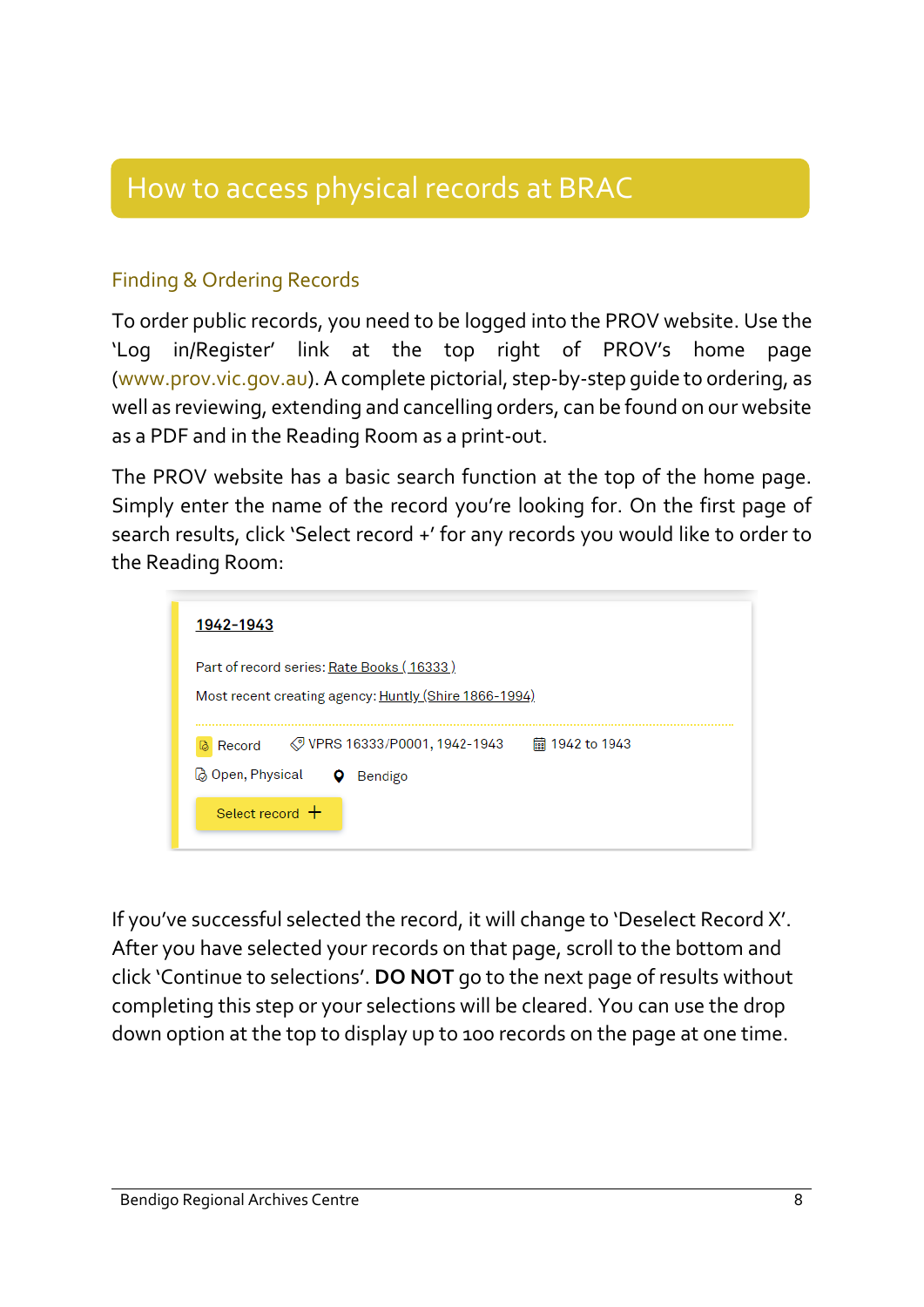A confirmation will appear – 'Record added to selection'. If you want to select records on subsequent pages, click 'Stay on this page' and then click the grey arrow for the next page of results. If you're done, click 'Continue to selections'.

The first step of the My Selections process is to select 'View at Bendigo' for each record and then click 'Confirm order'. If the 'View at Bendigo' option doesn't appear, the record isn't available to view at BRAC's Reading Room.

| Please select an order option for the items you wish to add to your cart. Click "Confirm Order" to continue.                    |                                         |
|---------------------------------------------------------------------------------------------------------------------------------|-----------------------------------------|
| 1942-1943                                                                                                                       |                                         |
| This record is part of a series: Rate Books (VPRS 16333/P0001)                                                                  | View at Bendigo<br>Order a digital copy |
| <b>B</b> Open record <b>S</b> VPRS 16333/P0001, 1942-1943<br><b>No date</b><br>孟<br>Greater Bendigo (City 1994-ct)<br>© Bendigo | Order a paper copy                      |
| <b>Back to Search Results</b><br><b>Remove All Selections</b>                                                                   | Confirm Order                           |

Next you will see the Order Cart page and you need to select 'Order now'.

| You have 2 Reading Room items previously submitted                                                                                                                                                                        |    |   |                               |        |
|---------------------------------------------------------------------------------------------------------------------------------------------------------------------------------------------------------------------------|----|---|-------------------------------|--------|
|                                                                                                                                                                                                                           |    | × | <b>Order summary</b>          |        |
| Records to be viewed at Bendigo Reading Room                                                                                                                                                                              |    |   | Reading room                  | Free   |
| You can request 24 records at a time with a limit of 8 records per delivery. You can change the order of<br>when records will be available by clicking on the arrows on the left. There is no cost for viewing records in |    |   | Paper copies                  | \$0.00 |
| the Reading Room. Records are available to view for a maximum of 5 business days.                                                                                                                                         |    |   | Digital copies                | \$0.00 |
| Available: 2022-06-01 10:30                                                                                                                                                                                               |    |   | Certified copy processing     | \$0.00 |
| 1942-1943<br>▼                                                                                                                                                                                                            | ڦا | x | Delivery cost                 | \$0.00 |
| VPRS 16333/P0001                                                                                                                                                                                                          |    |   |                               |        |
|                                                                                                                                                                                                                           |    |   |                               |        |
|                                                                                                                                                                                                                           |    |   | <b>Total</b><br>*Includes GST | \$0.00 |
|                                                                                                                                                                                                                           |    |   |                               |        |
|                                                                                                                                                                                                                           |    |   | Order now                     |        |
|                                                                                                                                                                                                                           |    |   | Cancel order                  |        |
|                                                                                                                                                                                                                           |    |   | Logout                        |        |
|                                                                                                                                                                                                                           |    |   |                               |        |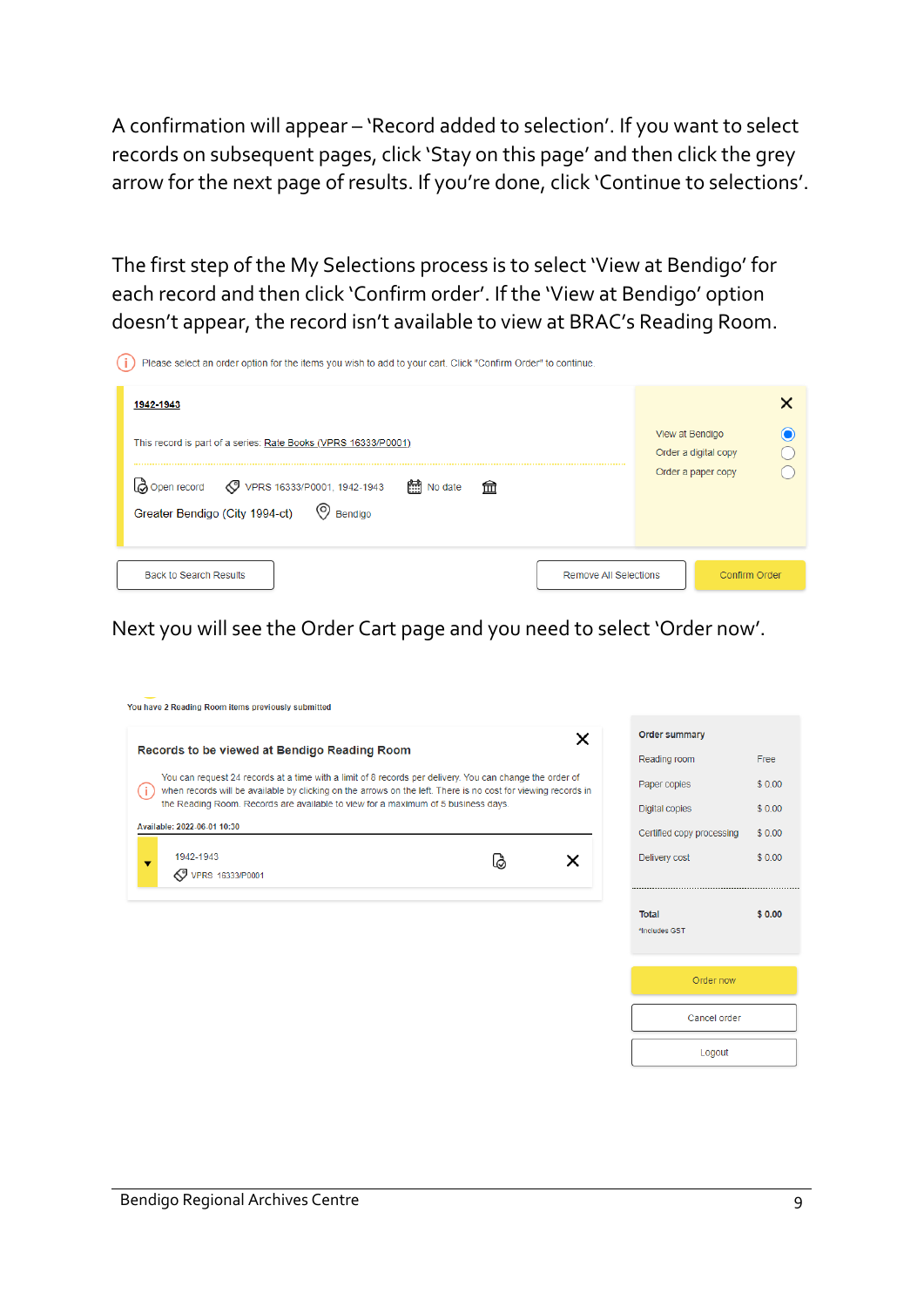You will need to select 'Continue' on the next page in order for the process to be complete and the order sent to BRAC for picking. You will get an email confirming your order along with details on when you can access them and how long it will be available.

To view Wednesday AM – order before **3PM** Tuesday To view Wednesday PM or Thursday – order before **11AM** Wednesday

The Nolan Street Repository is off-site and records here may take longer to retrieve. Where various record sets are held is noted in the table on the Collections page of our website.

#### Visiting the Reading Room

Enter via the glass door at the far end of the room. On arrival, you will need to sign in at the first desk and then approach the BRAC staff with your details to collect your first batch of records. BRAC records and items in the Library's Local History Collection must remain in the Reading Room. Once you have finished with your order, please return them to staff before signing out.

Laptops, digital cameras and mobile phones are permitted but must be set to silent and non-flash. Notebooks, sketch books, loose paper, wallets, purses, small bags and all types of pencils are allowed.

Not Permitted in the BRAC Reading Room

- Pens or inks of any description or adhesives of any type
- Food or drinks (screw top water bottles excepted)
- Clipboards, large folders, laptop bags or any other large bags

Lockers are available on the Library Floor directly outside the rear Reading Room entry door for a \$2 refundable deposit (change is available from the Library Reference Desk on this floor).

Phone calls should be taken outside the Reading Room.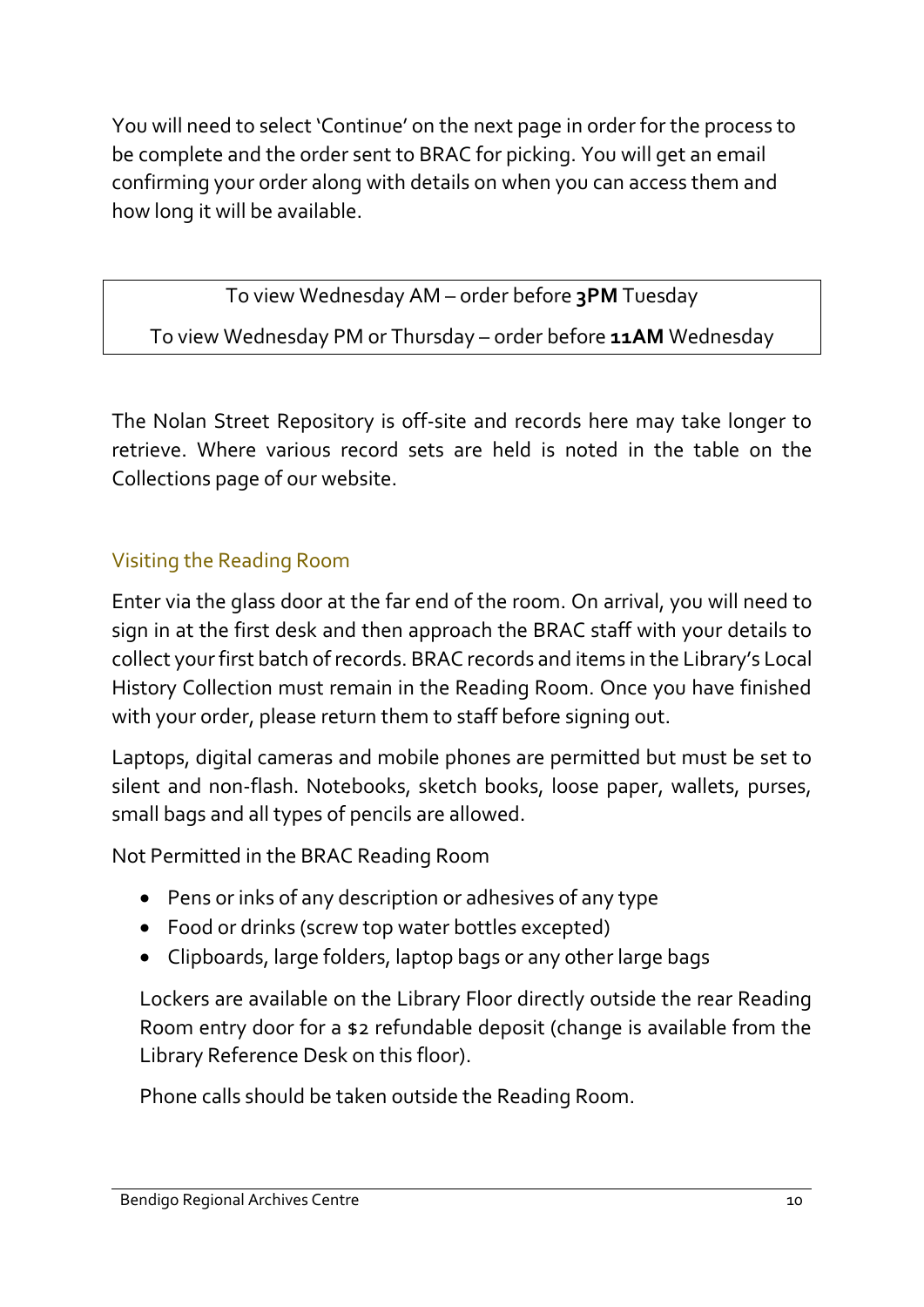#### Bendigo Library & Reading Room Access



# How to access digital records for BRAC & PROV

Several record series have been digitized or indexed and can be viewed online or in the library. Visit the BRAC and PROV websites for detail on coverage dates and access to these collections.

#### **BRAC**

19<sup>th</sup> Century Petitions to the Bendigo Council (index to signatories, online)

19<sup>th</sup> Century Bendigo Council Rate Books (index & transcription, online)

19<sup>th</sup> Century Borough of Eaglehawk Rate Books (index & transcription – library)

Court Petty Sessions (via Find My Past)

#### **PROV**

Bendigo Receiving Ward Register of Patients

Wills and Probate & Administration Papers to 1926

Inquest Deposition Files to 1937

Children's Ward Registers

Aboriginal Records

Soldier Settlement Scheme

Divorce Files & Cause Books

Teacher Records & Department of Education Correspondence

Index to Defunct Hotel Licences

Registers of Male & Female Prisoners

Immigration & Passenger Lists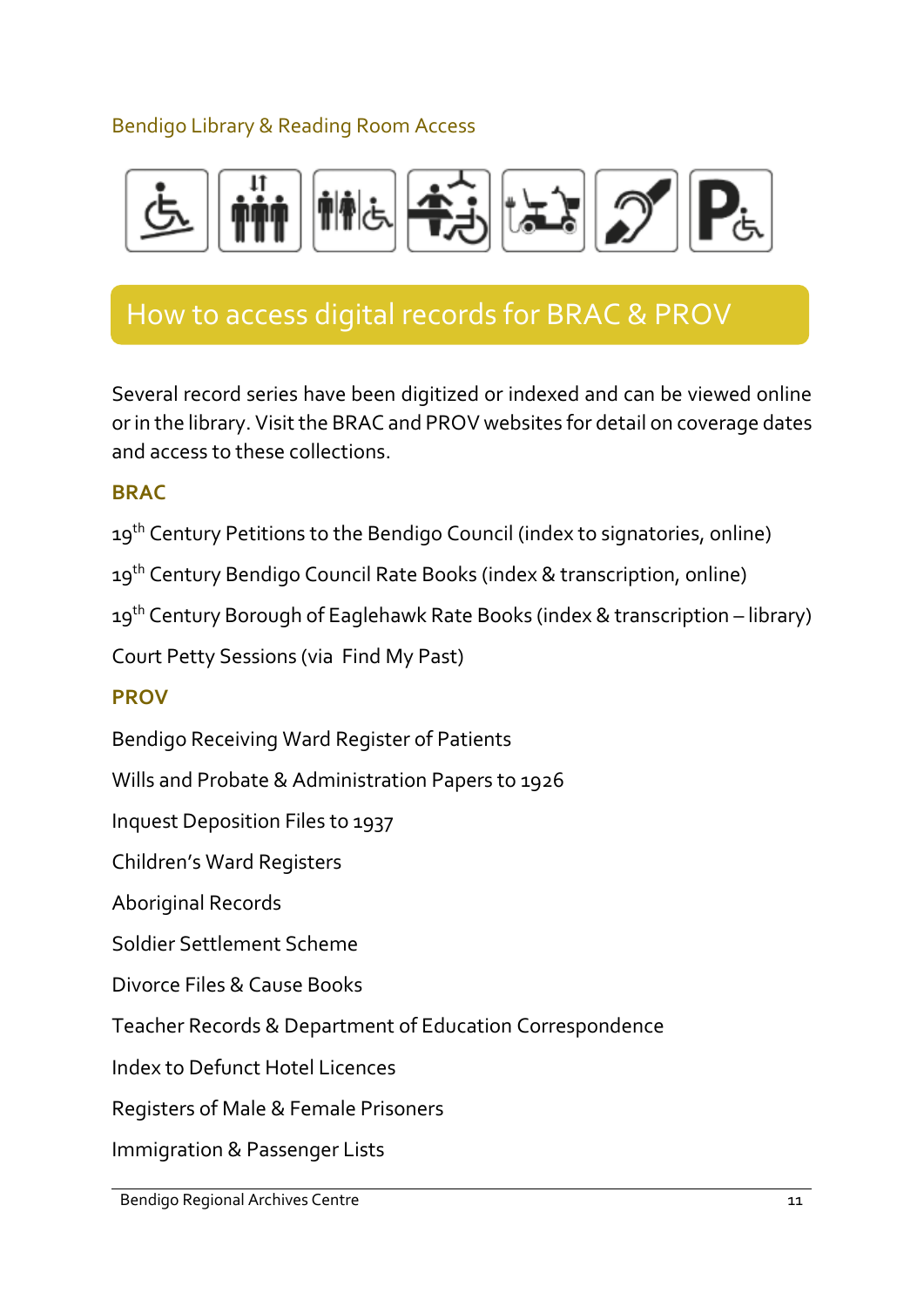Historic Maps & Plans and Public Works Plans & Files

#### **Other**

Visit the **Links** page of the BRAC website for information on how to find other digitised public records from our catchment area.

# Making Copies of Records

You are welcome to take non-flash photos of any BRAC records in the Reading Room for private research purposes. Items cannot be photocopied or scanned. Copies may be taken from selected books and documents in the Library's Local History Collection – visit the Reference Desk on the Library floor for details.

If you are unable to visit the Bendigo Reading Rooms, you may wish to engage a search agent to attend and take copies on your behalf. A list of agents can be found on PROV's website

https://prov.vic.gov.au/private-search-agents

Further details about copyright and gaining permission to use public records can be found on the PROV website and we recommend researchers review:

https://prov.vic.gov.au/copyright-researchers

# Who else can help with my research?

To get the best out of your time in the Reading Room, we recommend having as much information as possible about your subject – names, places and especially dates can make sure that you are accessing the right records and make finding what you're looking for much easier.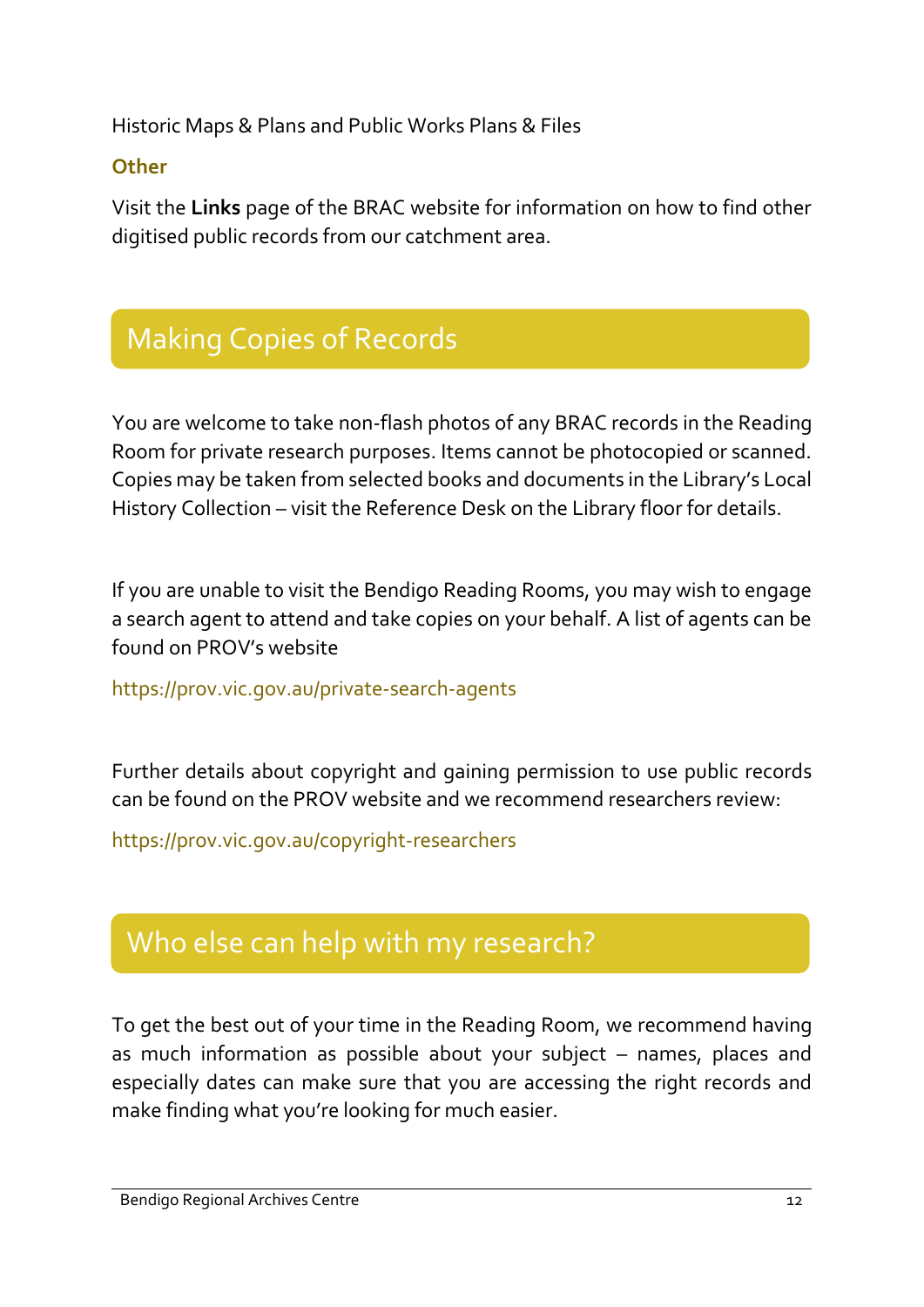There are countless resources you can access to help gather this information but we recommend the following as good places to start:

#### **Libraries**

Resources for a wide range of subjects and geographic areas, and usually specialty local collections, are offered at most libraries, including free access to subscription records sites like Ancestry and Find My Past. Many libraries also can help in using history resources and know when the BRAC collection might be able to help in your research.

#### **Historical, Genealogical & Family History Societies**

Groups that specialise in family and local history have unique databases, books, indexes and local knowledge which can help guide where it will be best to start in the BRAC collection. The Bendigo Family History Group meet near our Reading Room on a Wednesday.

#### **Public Record Archives**

Each state has a Records Office, in addition to the National Office:

National Archives of Australia (immigration, war service and more): http://www.naa.gov.au/collection/

#### **Other**

TROVE is the National Library of Australia's digitised, searchable collection of newspapers, magazines, journals, maps and photos from across Australia from the 1820s. Details on people, places and events found on TROVE can often be very useful for your search in the BRAC collection.

https://trove.nla.gov.au/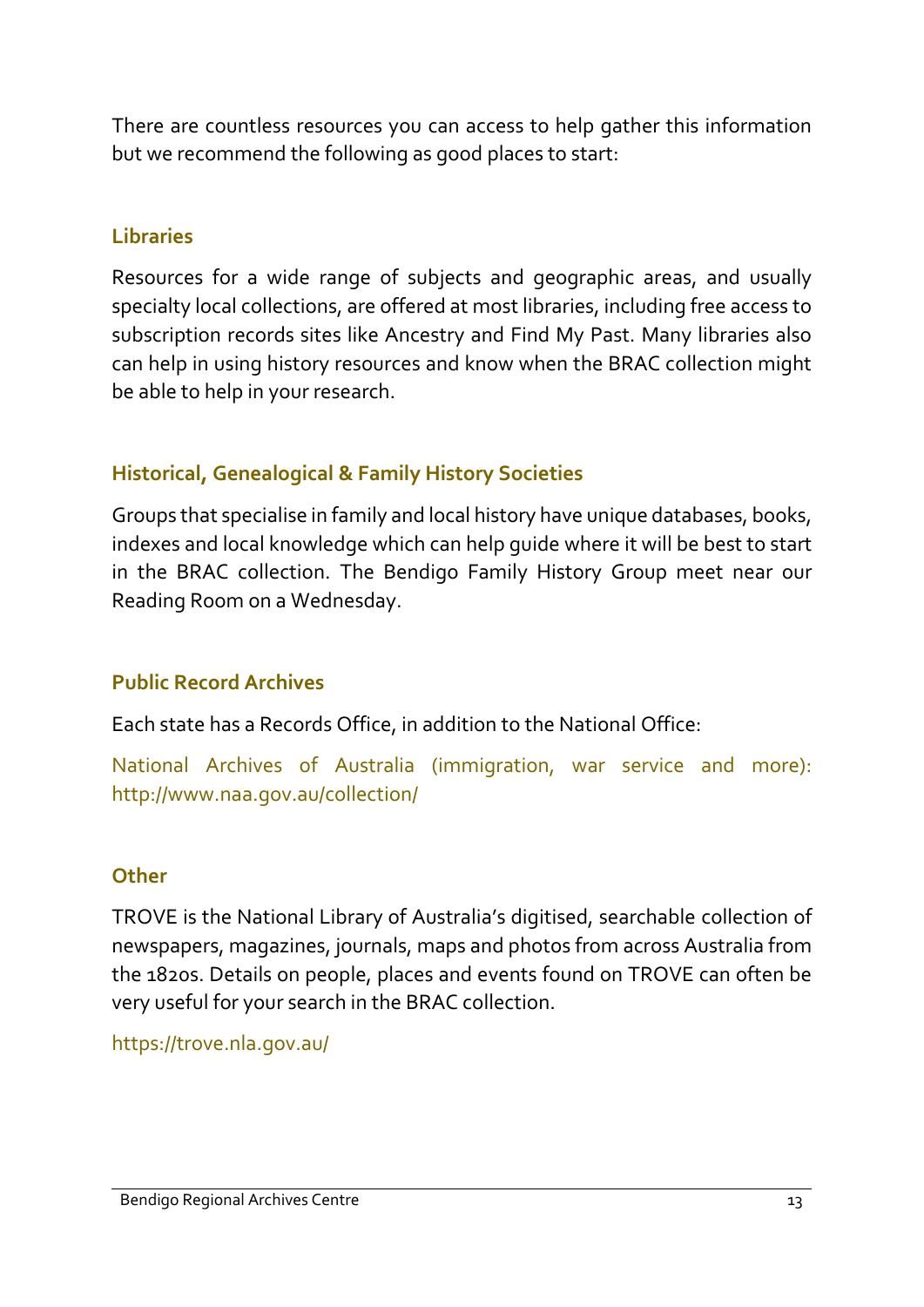# Information for Agencies

Under the *Public Record Act 1973*, government agencies – such as councils, schools and hospitals – are required to manage the records they create. There is a very specific process for identifying, caring for and transferring permanent records. For detailed information on managing, identifying and transferring government agency records including forms and frameworks, visit the dedicated PROV site:

<https://prov.vic.gov.au/recordkeeping-government>

# How can I find out about new records & events?

#### **Newsletters**

BRAC publishes a quarterly newsletter that is emailed to patrons which is also made available on our website. To subscribe, simply contact us with your email address or subscribe on the Contact page of our website.

#### **Facebook**

The BRAC Facebook Page (@BendigoArchives) is regularly updated with newsletter links, news about our archive and agencies, photos of the collection, and upcoming events hosted by BRAC - simply like and follow from your personal Facebook account.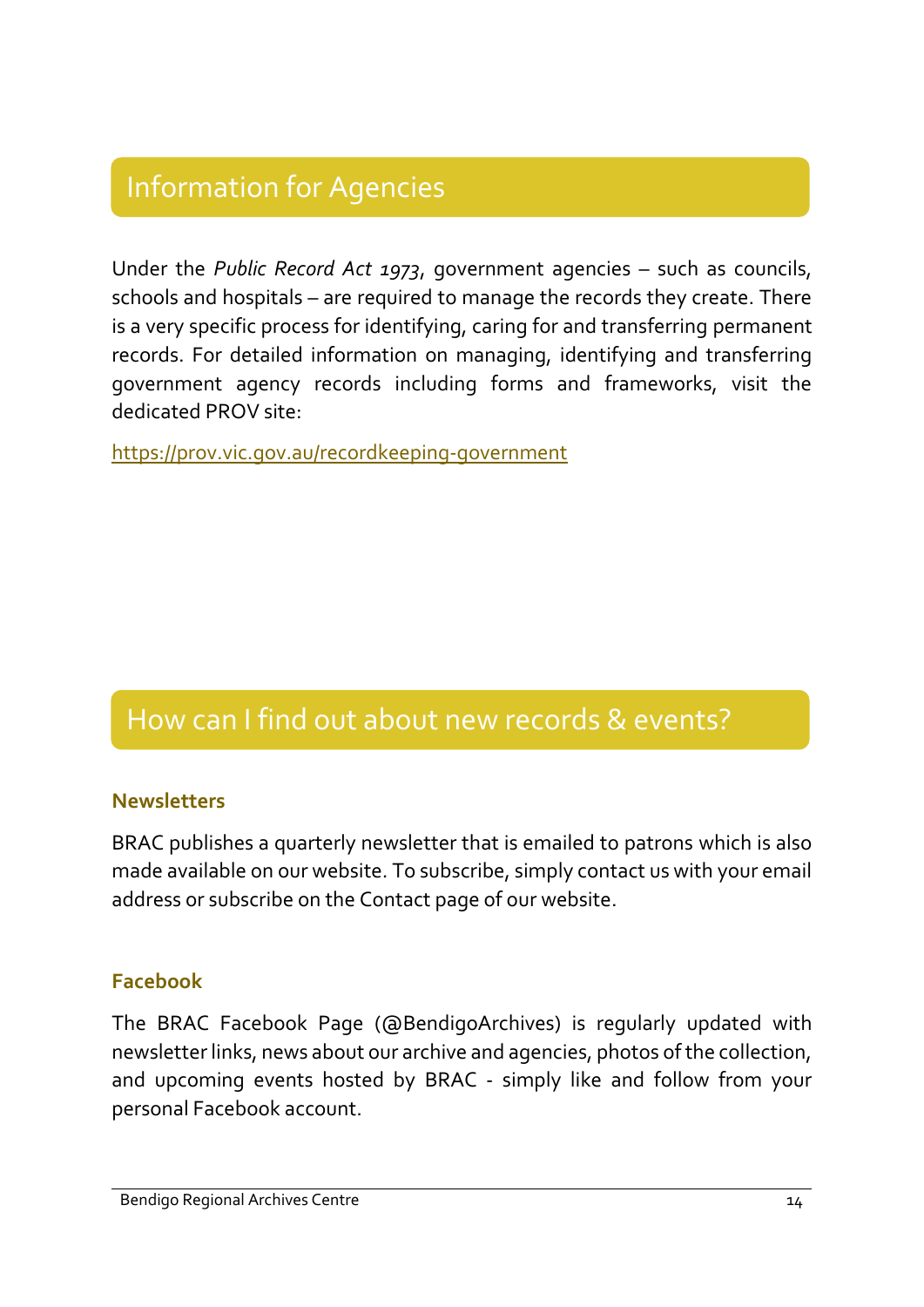#### **PROV**

The Public Records Office Victoria publishes *Despatch* monthly. It features information about new collections, new digitisations, events and upcoming records. You can subscribe here to receive it directly by email [\(https://prov.vic.gov.au/despatch-subscription\)](https://prov.vic.gov.au/despatch-subscription) and read previous issues here [https://prov.vic.gov.au/explore-collection/publications/current-newsletters.](https://prov.vic.gov.au/explore-collection/publications/current-newsletters)

PROV also publish *Provenance* annually, a free peer-reviewed journal drawing on original records in the Victorian state archives. You can find past issues as well as information about submitting work for publication here:

[https://prov.vic.gov.au/explore-collecion/](https://prov.vic.gov.au/prov-bytes-subscription)provenance-journal/aboutprovenence

Professionals in the archives space might also find *PROV Bytes* of interest, a bimonthly newsletter on industry issues and events, subscription is online here: <https://prov.vic.gov.au/prov-bytes-subscription>